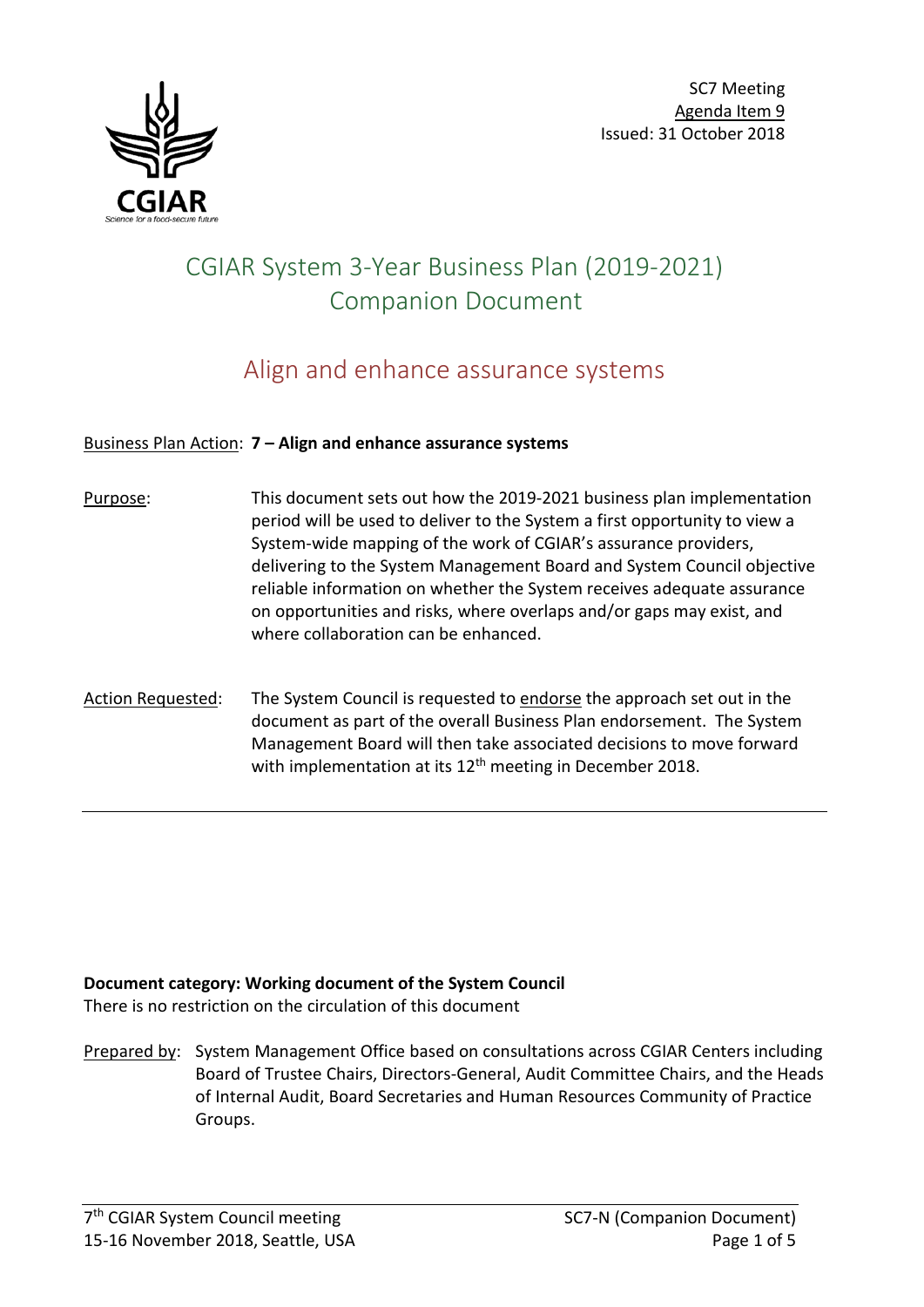# A. Increase coordination and information sharing between assurance providers

- 1. The 2016 CGIAR governance reforms, and the System's introduction in December 2017 of a restated mandate for the CGIAR System Internal Audit Function has provided the opportunity for the System to move towards a 'combined assurance' approach to monitoring and managing risks and opportunities.
- 2. The inaugural 2019-2021 CGIAR Business Plan will substantially progress implementation of a **'combined assurance' model across the CGIAR System**, whereby the System considers the totality of information provided by its various assurance providers at all levels, to ensure effective monitoring and management of opportunities and risks in accordance with the risk appetite of the CGIAR System.
- 3. Planned deliverables to enhance confidence in, and reliance upon CGIAR's risk management and assurance systems include:

| <b>Timing</b>   | Key deliverables                                                                                                                                                                                                                                                                                                          |  |  |  |  |  |  |
|-----------------|---------------------------------------------------------------------------------------------------------------------------------------------------------------------------------------------------------------------------------------------------------------------------------------------------------------------------|--|--|--|--|--|--|
| By end-<br>2019 | Coordinated assurance planning between Center Heads of Internal Audit<br>and Center Audit Committee Chairs on prioritized areas                                                                                                                                                                                           |  |  |  |  |  |  |
|                 | Efficient internal audit methodologies are being shared and taken up as a<br>common framework                                                                                                                                                                                                                             |  |  |  |  |  |  |
|                 | SMB approval of a CGIAR System Risk Register prepared using the CGIAR's<br>5 "Risk Families" and that comprehensively maps the work being done by<br>the full range of cross-System assurance providers, and incorporates the<br>ISPC's 2017 work on a Quality of Research for Development Framework<br>(QoR4D framework) |  |  |  |  |  |  |
|                 | SMB and SC agree on risk-based priorities for inaugural CGIAR System<br>rolling 3-year assurance plan that is based on 'combined assurance'<br>principles on a System-wide basis                                                                                                                                          |  |  |  |  |  |  |
| By end-<br>2020 | Progressively include the outputs of other key assurance providers into<br>risk-based assurance planning under the oversight of the System Council's<br>Assurance Oversight Committee (e.g. Engagement by the AOC with ISDC,<br>SPIA and external independent evaluation providers)                                       |  |  |  |  |  |  |
|                 | Integrate data from the performance standards into the 'combined<br>assurance' model                                                                                                                                                                                                                                      |  |  |  |  |  |  |
| 2021            | During 2021 - Pilot whole of System 'combined assurance' model to<br>stakeholder input                                                                                                                                                                                                                                    |  |  |  |  |  |  |
|                 | By end 2021 - Adopt agreed approach to alignment of assurance planning<br>across the CGIAR System                                                                                                                                                                                                                         |  |  |  |  |  |  |

## B. Evolve our risk maturity, striving towards overall standard of 'repeatable'

4. CGIAR's aspiration is to achieve and maintain an overall 'managed' risk maturity standard across the multi-dimensional risk maturity model the System adopted in in the [Risk](https://www.cgiar.org/wp/wp-content/uploads/2018/07/CGIAR-System_Risk-Mgmt-Guidelines-APPROVED.pdf)  [Management Guidelines of the CGIAR System.](https://www.cgiar.org/wp/wp-content/uploads/2018/07/CGIAR-System_Risk-Mgmt-Guidelines-APPROVED.pdf)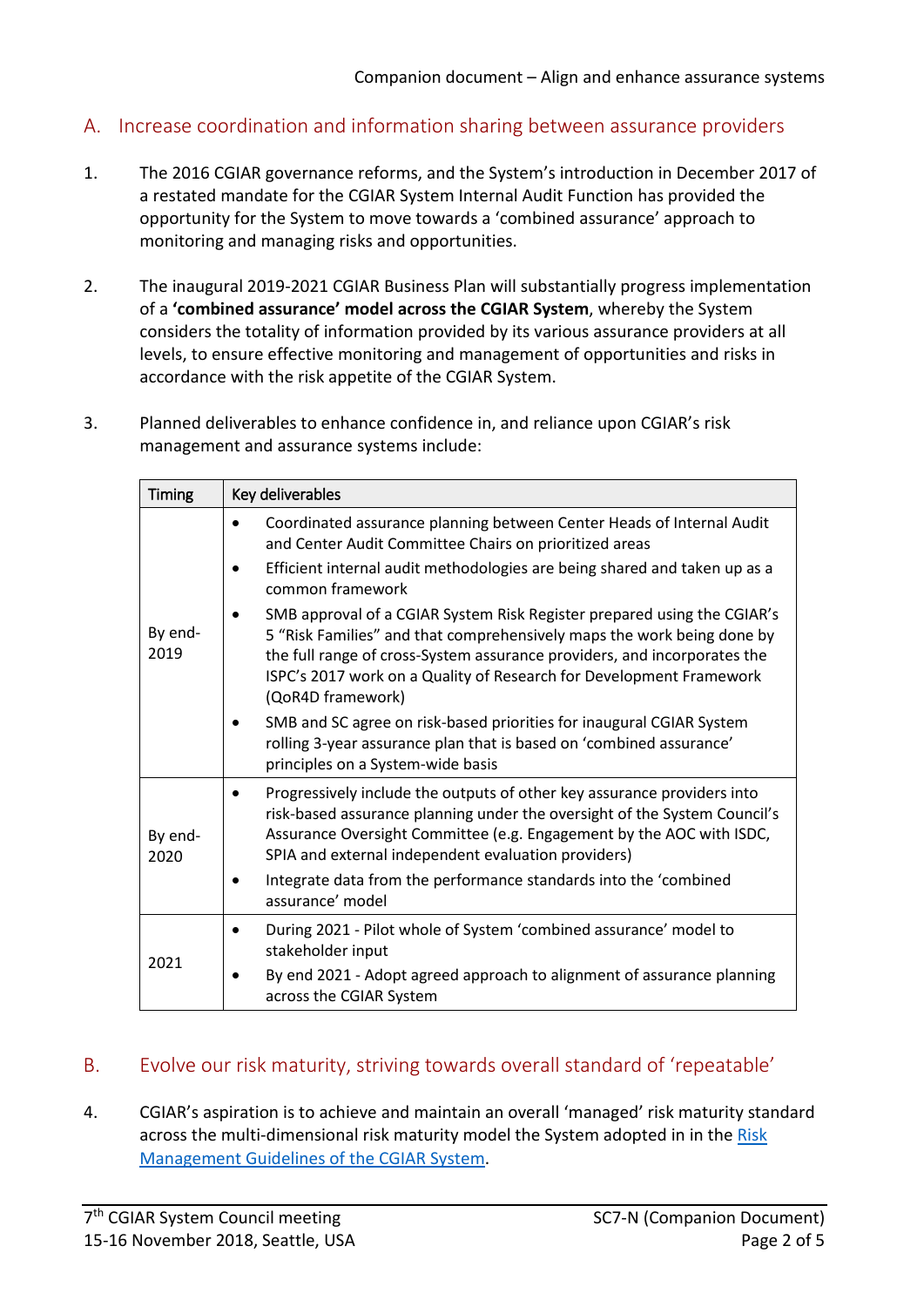5. Efforts will be focused on the aspiration of achieving within-Center alignment on the 8 dimensions of risk management maturity and moving towards an overall maintained standard of 'repeatable' over the 3-year period.

| Level of<br>Maturity<br>Ad hoc | Framework<br>No structured<br>approach                 | Commitment<br>Risk<br>management<br>seen as<br>unnecessary<br>expense | Ownership<br>No interest in<br>using risk<br>management | <b>Processes</b><br>No tracking of<br>risk management   management | <b>Communication &amp; Measurement</b><br><b>Training</b><br>No formal risk<br>training | No risk<br>assessment<br>performed            | <b>HR Support</b><br>No HR support                                 | Oversight<br>No standard<br>reporting               | ←Necessary<br>elements for<br>effective risk<br>management             |
|--------------------------------|--------------------------------------------------------|-----------------------------------------------------------------------|---------------------------------------------------------|--------------------------------------------------------------------|-----------------------------------------------------------------------------------------|-----------------------------------------------|--------------------------------------------------------------------|-----------------------------------------------------|------------------------------------------------------------------------|
| <b>Initial</b>                 | Policy/ process Rules-based<br>defined                 | approach                                                              | Partially<br>defined roles                              | Risk<br>management<br>champion drives<br>implementation            | Risk management One-off<br><b>Imaterials</b><br>circulated                              | requirements<br>announced                     | New staff<br>trained                                               | Monitored by<br>lexception                          |                                                                        |
| <b>Repeatable</b>              | Practical<br>guidance<br>provided                      | Proactive<br>approach                                                 | roles                                                   | Clearly defined Managers drive<br>implementation                   | Co-ordinated<br>training provided                                                       | Repeat<br>measurements<br>reported            | <b>Risk</b><br>management<br>integrated into<br>all training       | <b>Business units</b><br>monitor own<br>risks       | ← Suggested as<br>adequate balance.<br>hetween<br>cost/benefit         |
| <b>Managed</b>                 | Managers<br>confirm<br>compliance                      | Risk<br>management<br>embedded                                        | Center of<br>excellence<br>model                        | <b>Business units</b><br>drive<br>implementation                   | <b>Business units</b><br>drive tailored<br>training                                     | Risks measured<br>consistently                | Risk<br>management<br>ability impacts<br>hire/promote<br>decisions | Single view of<br>risk across<br>organization       | ← Suggested as<br>optimal when<br>balancing cost &<br>benefit          |
| <b>Excellence</b>              | Risk<br>management<br>central to<br>decision<br>making | Risk<br>management<br>used for<br>strategic<br>advantage              | Managers<br>pursue risk<br>unconsciously                | Board and ED<br>drive risk agenda                                  | <b>Training focuses</b><br>on best practice                                             | Risk-adjusted<br>performance<br>measures used | Risk<br>management<br>seamlessly<br>integrated into<br><b>HR</b>   | Business<br>ldriven with<br>kev risk<br>lindicators | ←Theoretically<br>feasible but with<br>significant effort<br>& funding |

**FIGURE 1: RISK MANAGEMENT MATURITY MODEL – RISK MANAGEMENT GUIDELINES**

- 6. Key deliverables during 2019-2021 include:
	- a. **Undertake annual self-assessments of risk maturity**, with progressively increasing objective validation of the self-assessment exercise by Internal Audit teams, and presentation of consolidated risk maturity assessments to the SMB and System Council;
	- b. **Implement risk maturity strengthening plans** to respond to identified areas for improvement, as overseen by Center-own Boards of Trustees; and
	- **c. By end-2021, agree the process and metrics** to move towards independent assurance of risk maturity over the second business plan (2022-2024), moving from the within-Center 'repeatable" standard to overall System-wide alignment at the 'repeatable' standard and then moving toward the System-wide aspiration of achieving an overall "managed" standard by the end of that period for a majority of the risk maturity elements.

## C. Evolve capacity to increase the value of internal audit

7. By May 2019, the System Management Board and Center Boards of Trustees will have a received a consolidated external independent quality assurance report of Center-own internal audit teams on their conformance with international auditing standards as required by the CGIAR System Organization Charter – a process required to be undertaken every 5 years.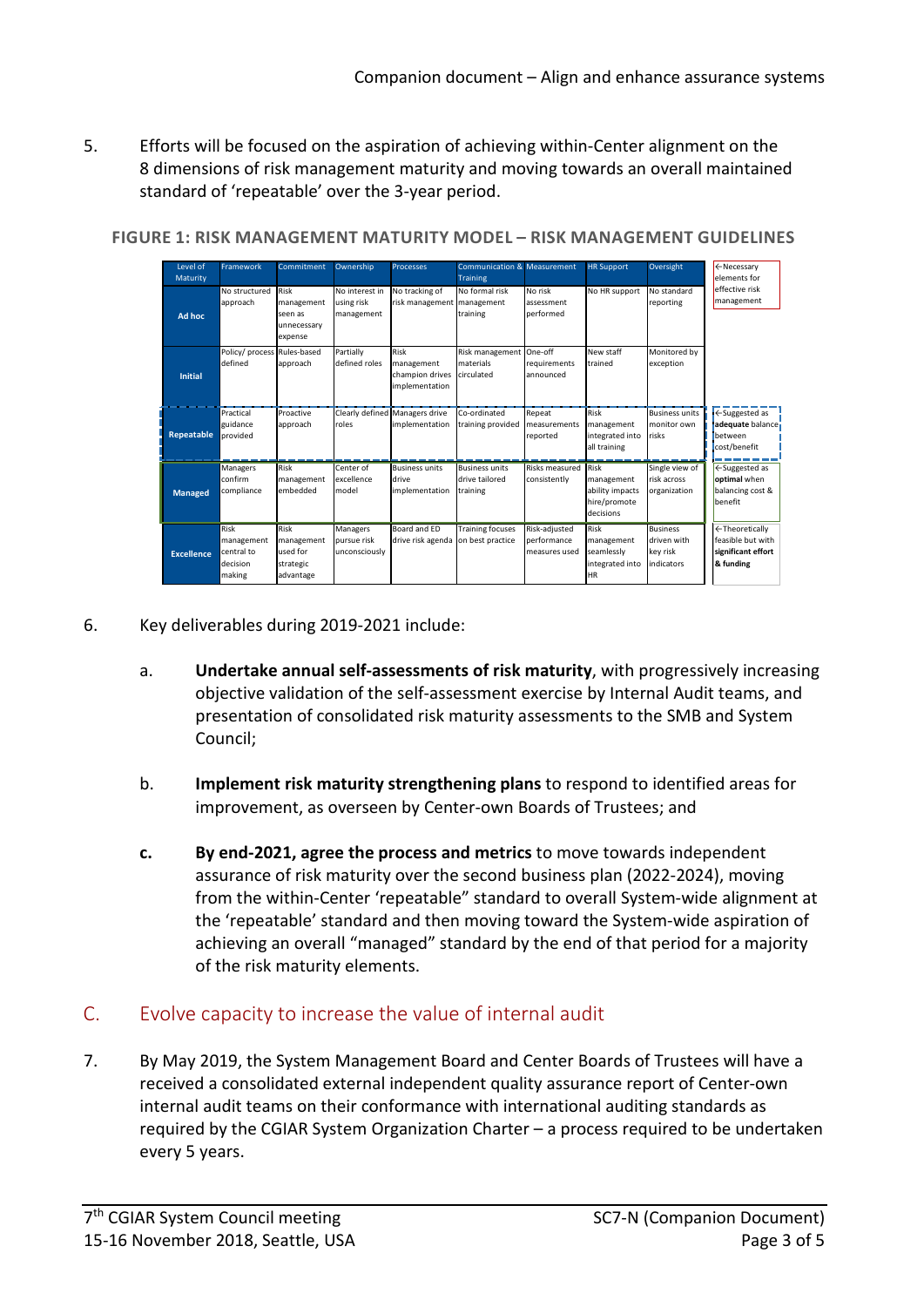- 8. The period of mid-2019 to 2021 will be utilized to:
	- a. **Based upon Center-specific internal audit team assessments -** Implement priority activities arising from the external quality assessment ('EQA') process of each Center's internal audit team, adopting a prioritized action plan to further enhance value for money of internal audit services, to encompass the high-quality roles of problem solver, insight generator and trusted adviser;
	- b. **Arising from the cross-Center consolidated report on the state of overall maturity of Centers' internal audit services –** Identify and act on opportunities to continuously improve the overall quality of internal audit in the CGIAR System;
	- c. **Make appropriate adjustments to the role of the CGIAR System's Internal Audit Support Service** (a System entity), based upon outcomes of the EQA to ensure it provides appropriately targeted, expert quality improvement advice and support for internal audit teams; and
	- d. **Ensure that the CGIAR System Internal Audit Function undergoes EQA by not later than mid-2020**, with any arising recommendations being implemented through a timebound quality improvement plan.
- 9. The action plan will be overseen by the System Management Board's Audit and Risk Committee – considering strategic inputs from the System Council's Assurance Oversight Committee.
- D. Harmonize cross-System internal controls frameworks for shared risks
- 10. Informed by strategically timed Center-own internal audit engagements that are overseen by Center Boards of Trustees via their respective Audit Committees, the 2019-2021 Business Plan period will be used to identify the key areas that call for a single internal control design and implementation approach given the System-wide nature of the opportunity(ies) and risk(s) involved.
- 11. In line with best practice, efforts will be aimed at providing reasonable assurance based on the key elements of effective internal controls.
- 12. The following sets out the proposed action plan and associated timing:

| Timing         | Key deliverables                                                                                                                                                                                                                                |
|----------------|-------------------------------------------------------------------------------------------------------------------------------------------------------------------------------------------------------------------------------------------------|
| During<br>2019 | Collect and build a shared repository for CGIAR System and Center policies,<br>$\bullet$<br>procedures and guidelines, and progressing towards the adoption of a common<br>nomenclature to enhance transparency and usability of the repository |
|                | Strengthen communications and training on the proactive use of internal<br>controls as a major element of resilient risk-aware organizations                                                                                                    |